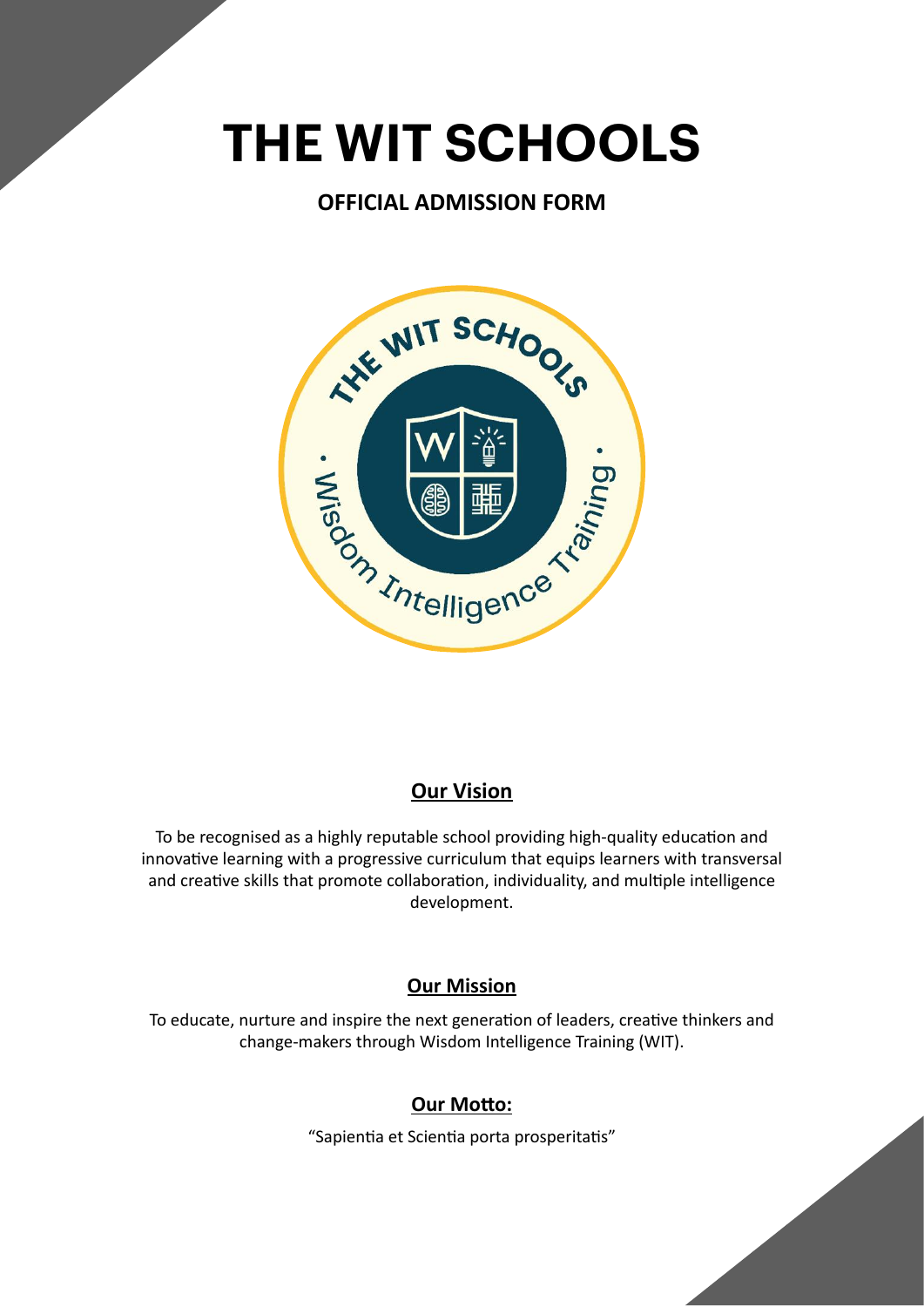#### **The WIT Schools Early Learning Centre THE WIT SCHOOLS**

Fourth Street, Accra Ghana Reg No: CS119992018 | TIN: C0012903213

# CONFIDENTIAL ENROLMENT DETAILS

Welcome to The WIT Schools Early Learning Centre, please find enclosed the enrolment details for your child, please note that this form needs to be completed prior to enrolment.

The proprietor of the children's service must ensure that the information in the child's enrolment record is not divulged to another person unless necessary for the care or education of the child, to manage medical treatment of the child, where expressly authorised by the parent or prescribed in the Children's Act 560 Regulations 1998 (regulation 8(1) This form must be completed by a parent or guardian who has lawful authority in relation to the child. The licensed children's services must collect the information in this form, as requested by the Children's Act 560 Regulations 1998. I ………………………………………………………………………. (name) declare as the person with lawful authority of the child/ren referred to in this enrolment form that the information provided is true and correct and undertake to immediately inform The WIT Schools in the event of any change to this information Parents Signature……………………………………………………….Date: ……………………………….. *Centre Link Information to claim Child Care Subsidy : (if applicable)* Family Child Care Reference Number (CRN) …../…../…../…../……/……/……/……/……/…… (Parents Number) Child Reference Number: Child 1. Name ……………………………………………………………… CRN: …../…../…../…../……/……/……/……/……/…… Child Reference Number: Child 2. Name ……………………………………………………………… CRN: …../…../…../…../……/……/……/……/……/…… Child Reference Number: Child 3. Name ……………………………………………………………… CRN: …../…../…../…../……/……/……/……/……/…… Have you applied for child care subsidy? Yes No Eligible Hours for CCS ( Please circle) 36 hours 72 hours 100 hours other Do you have children regularly attending other centres or services? Yes No Has your child attended another service previously and used any allowable absences? Yes No Please provide details

Start Date for Care:

| Day of Care | Monday | Tuesday | Wednesday | Thursday | Friday |
|-------------|--------|---------|-----------|----------|--------|
| Drop off    |        |         |           |          |        |
| Pick Up     |        |         |           |          |        |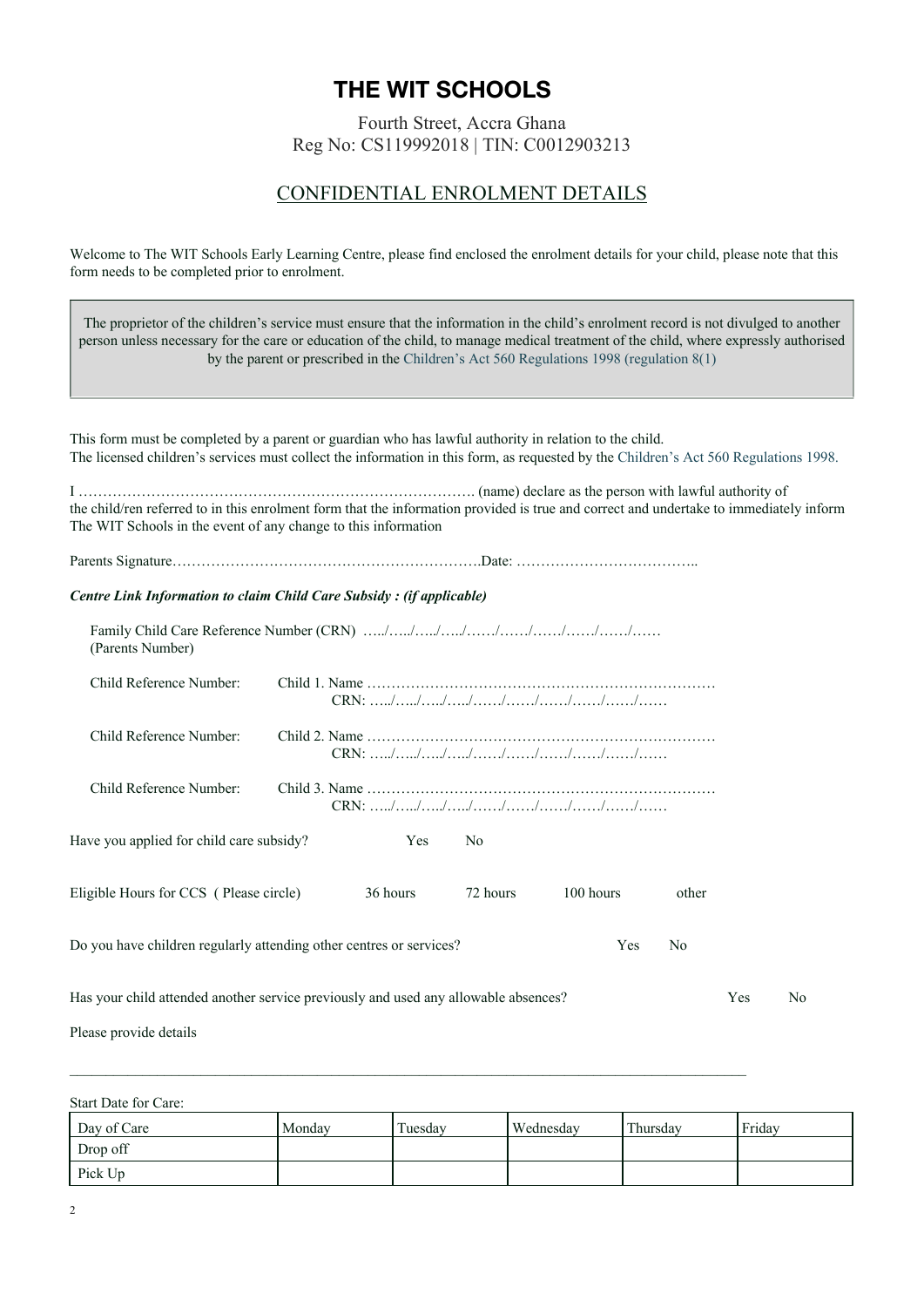# *Information about the child*

| Age and Gender of child's Brothers & Sisters                   |                  | Languages spoken in the home:                                  |                                             |                |  |
|----------------------------------------------------------------|------------------|----------------------------------------------------------------|---------------------------------------------|----------------|--|
| Name                                                           | Age              | <b>Sex</b>                                                     | 1.                                          |                |  |
|                                                                |                  |                                                                | 2.                                          |                |  |
|                                                                |                  |                                                                | Country of Birth                            |                |  |
|                                                                |                  |                                                                | Religion (Optional)                         |                |  |
| Mother                                                         |                  |                                                                | Father                                      |                |  |
| Family Name:                                                   |                  |                                                                | Family Name:                                |                |  |
| First Name:<br>Middle Name:                                    |                  | First Name:<br>Middle Name:                                    |                                             |                |  |
| Address - as per child or:                                     |                  |                                                                | Address - as per child or:                  |                |  |
| Occupation                                                     | Full/Part time   |                                                                | Occupation                                  | Full/Part time |  |
| DOB                                                            | Country of Birth |                                                                | <b>DOB</b><br>Country of Birth              |                |  |
|                                                                |                  |                                                                |                                             |                |  |
|                                                                |                  |                                                                |                                             |                |  |
|                                                                |                  |                                                                |                                             |                |  |
| Does the child live with the mother?                           | Yes/No           |                                                                | Does the child live with the father? Yes/No |                |  |
| Are there any cultural, religious or dietary require-<br>ments |                  | Are there any cultural, religious or dietary require-<br>ments |                                             |                |  |
| Guardian (if applicable)                                       |                  |                                                                | Guardian (if applicable)                    |                |  |
| Family Name:                                                   |                  | Family Name:                                                   |                                             |                |  |
| First Name:                                                    |                  | First Name:                                                    |                                             |                |  |
| Middle Name:                                                   |                  | Middle Name:                                                   |                                             |                |  |
| Address – as per child or:                                     |                  | Address - as per child or:                                     |                                             |                |  |
|                                                                |                  |                                                                |                                             |                |  |
|                                                                |                  |                                                                |                                             |                |  |
|                                                                |                  |                                                                |                                             |                |  |
|                                                                |                  |                                                                |                                             |                |  |
| DOB / /                                                        |                  | DOB / /                                                        |                                             |                |  |
| Does the child live with this Guardian? Yes / No               |                  | Does the child live with this Guardian? Yes / No               |                                             |                |  |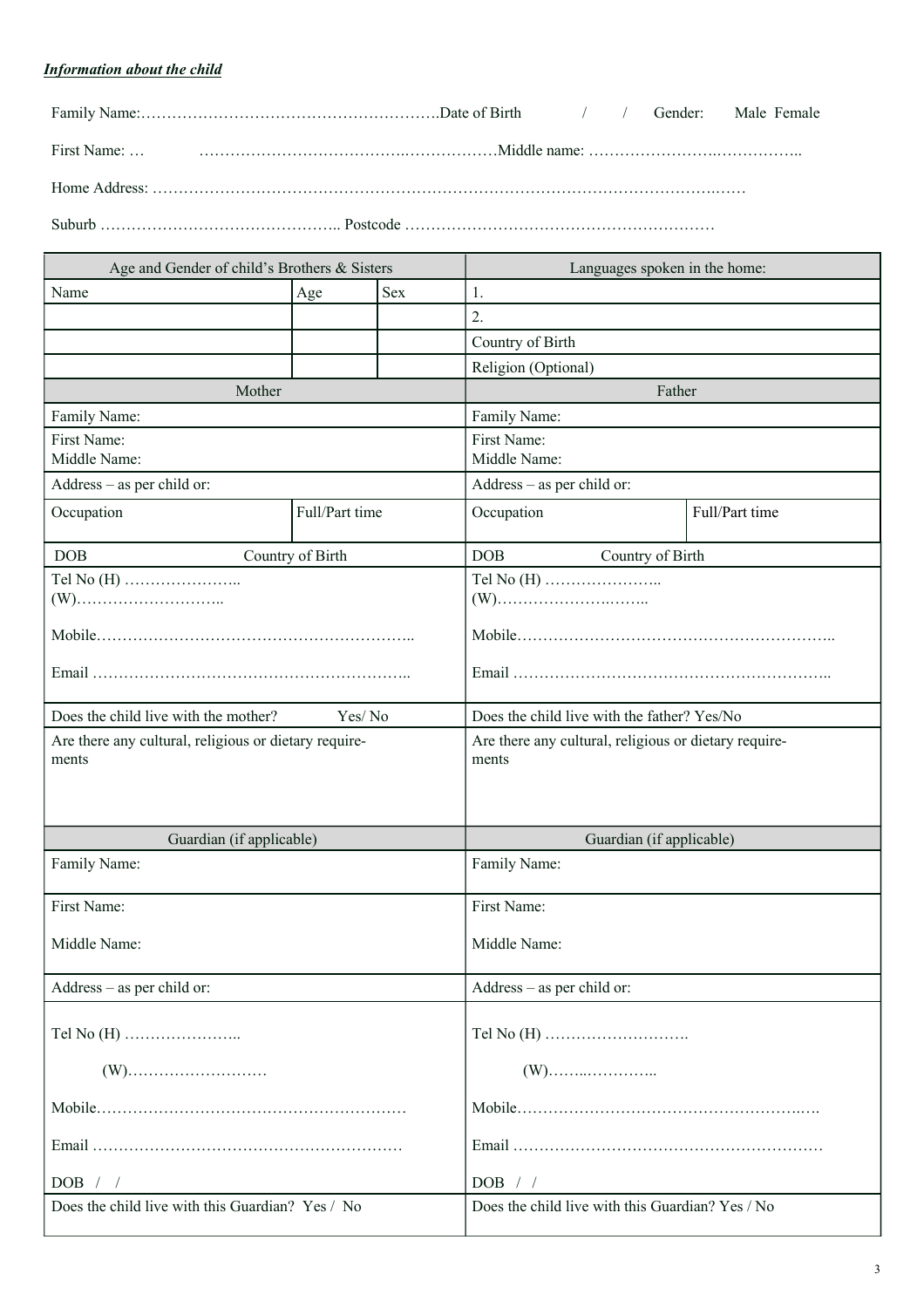#### *Court orders relating to the child:*

Are there any court orders relating to the powers and responsibilities of the parents in relation to the child or access to the child?

#### **No: Go to the next section Yes: please complete the following:**

1. Bring in the original court order/s for staff to attach a copy to this enrolment form.

2. If these orders change the powers of a parent/guardian to: \*Authorise the taking of the child outside the service by a staff member of the service: \*Consent to the medical treatment of the child: \*Request or permit the administration of medication to the child: \*Collect the child, AND/OR Give these powers to someone else; please provide the contact details of any person given these pow-ers

#### *Other persons to be notified:*

There may be times when someone other than the parent needs to be contacted , for example if the child has an accident, injury, trauma or illness and the parents or guardians cannot be contacted. Please list other con-tacts who you give authorisation and permission for the Service to contact when you or the guardians are not available. The service may one of the following people who are authorised to collect and care for the child after accident injury, trauma or illness.

| Name                                                                               | Name                                                                               |
|------------------------------------------------------------------------------------|------------------------------------------------------------------------------------|
| Relationship to child                                                              | Relationship to child                                                              |
| Telephone numbers                                                                  | Telephone numbers                                                                  |
| Η                                                                                  | H                                                                                  |
| W                                                                                  | W                                                                                  |
| М                                                                                  | M                                                                                  |
| Address                                                                            | Address                                                                            |
|                                                                                    |                                                                                    |
| □ Authorised to Collect (Authorised Nominee)                                       | □ Authorised to Collect (Authorised Nominee)                                       |
| $\Box$ Notification in the event of an Emergency                                   | $\Box$ Notification in the event of an Emergency                                   |
| □ Authorised to Consent to Medical Treatment and<br>medication                     | □ Authorised to Consent to Medical Treatment and<br>medication                     |
| $\Box$ Authorise to authorise an Educator to take child<br>outside of the premises | $\Box$ Authorise to authorise an Educator to take child<br>outside of the premises |
| Name                                                                               | Name                                                                               |
| Relationship to child                                                              | Relationship to child                                                              |
| Telephone numbers                                                                  | Telephone numbers                                                                  |
| Η                                                                                  | H                                                                                  |
| W                                                                                  | W                                                                                  |
| М                                                                                  | M                                                                                  |
| Address                                                                            | Address                                                                            |
|                                                                                    |                                                                                    |
| □ Authorised to Collect (Authorised Nominee)                                       | □ Authorised to Collect (Authorised Nominee)                                       |
| $\Box$ Notification in the event of an Emergency                                   | $\Box$ Notification in the event of an Emergency                                   |
| □ Authorised to Consent to Medical Treatment and<br>medication                     | □ Authorised to Consent to Medical Treatment and<br>medication                     |
| $\Box$ Authorise to authorise an Educator to take child<br>outside of the premises | $\Box$ Authorise to authorise an Educator to take child<br>outside of the premises |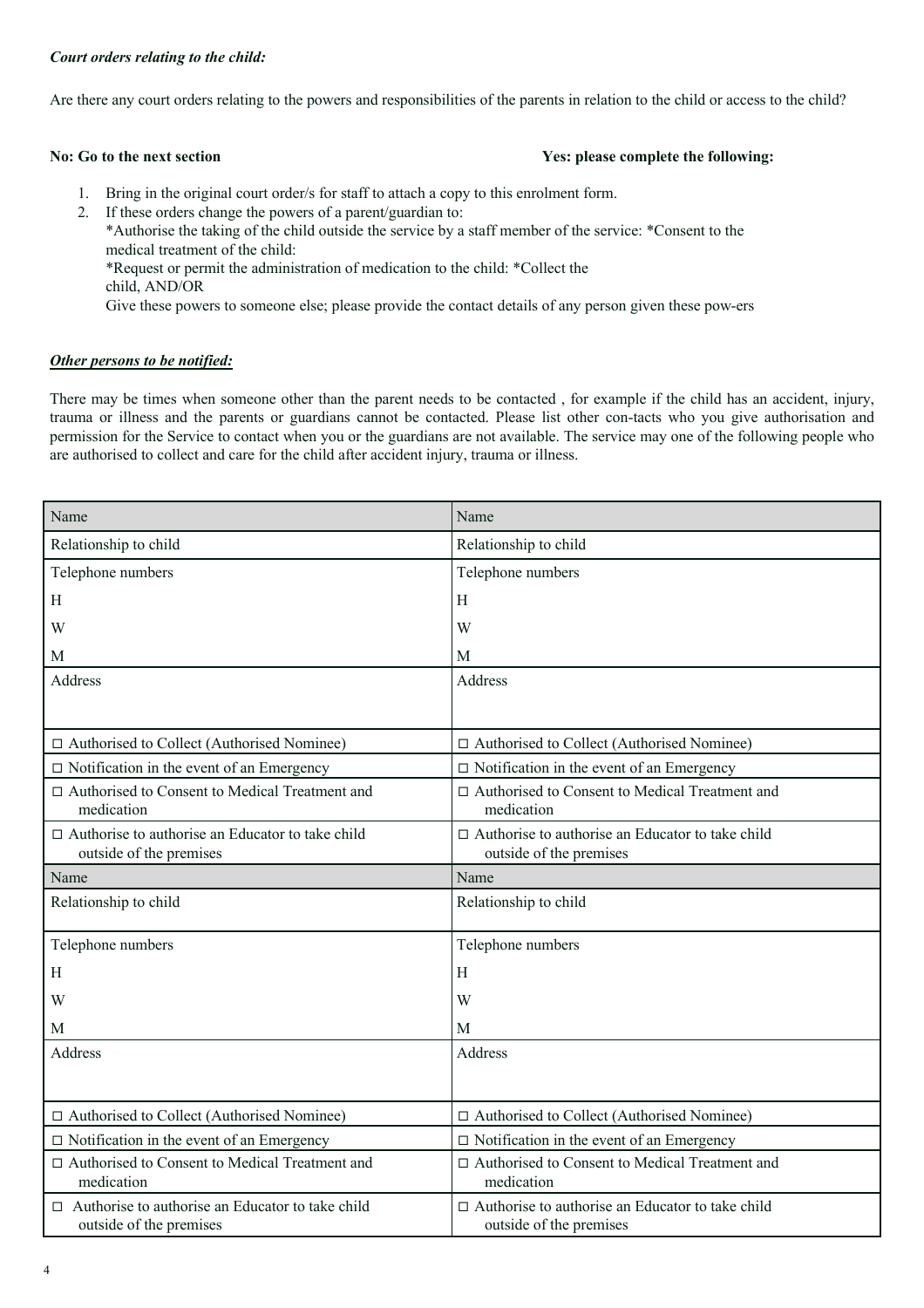## *Information about your child*

| Is your child mobile? i.e can they walk,<br>crawl, run                                                                      |  |
|-----------------------------------------------------------------------------------------------------------------------------|--|
| What is your child's sleep routine?                                                                                         |  |
| Do they self settle to sleep? Do they<br>need comforter or a special toy?                                                   |  |
| Is your child on long-term medication?                                                                                      |  |
| What are your child's favorite activi-<br>ties?                                                                             |  |
| Does your child have specific cultural<br>practices?                                                                        |  |
| Does your child have any particular<br>food likes and dislikes or needs?                                                    |  |
| Does your child self-feed?                                                                                                  |  |
| Is your child independently toileting?                                                                                      |  |
| Is your child allergic to any nappy hy-<br>giene products?                                                                  |  |
| What strategies do you use at home<br>that are effective in managing and<br>promoting positive behaviour for your<br>child? |  |
| Do you or your child identify as Ghanaian                                                                                   |  |

\_\_\_\_\_\_\_\_\_\_\_\_\_\_\_\_\_\_\_\_\_\_\_\_\_\_\_\_\_\_\_\_\_\_\_\_\_\_\_\_\_\_\_\_\_\_\_\_\_\_\_\_\_\_\_\_\_\_\_\_\_\_\_\_\_\_\_\_\_\_\_\_\_\_\_\_\_\_\_\_\_\_\_\_\_\_\_\_\_

Additional Information:

 $\frac{1}{2}$  ,  $\frac{1}{2}$  ,  $\frac{1}{2}$  ,  $\frac{1}{2}$  ,  $\frac{1}{2}$  ,  $\frac{1}{2}$  ,  $\frac{1}{2}$  ,  $\frac{1}{2}$  ,  $\frac{1}{2}$  ,  $\frac{1}{2}$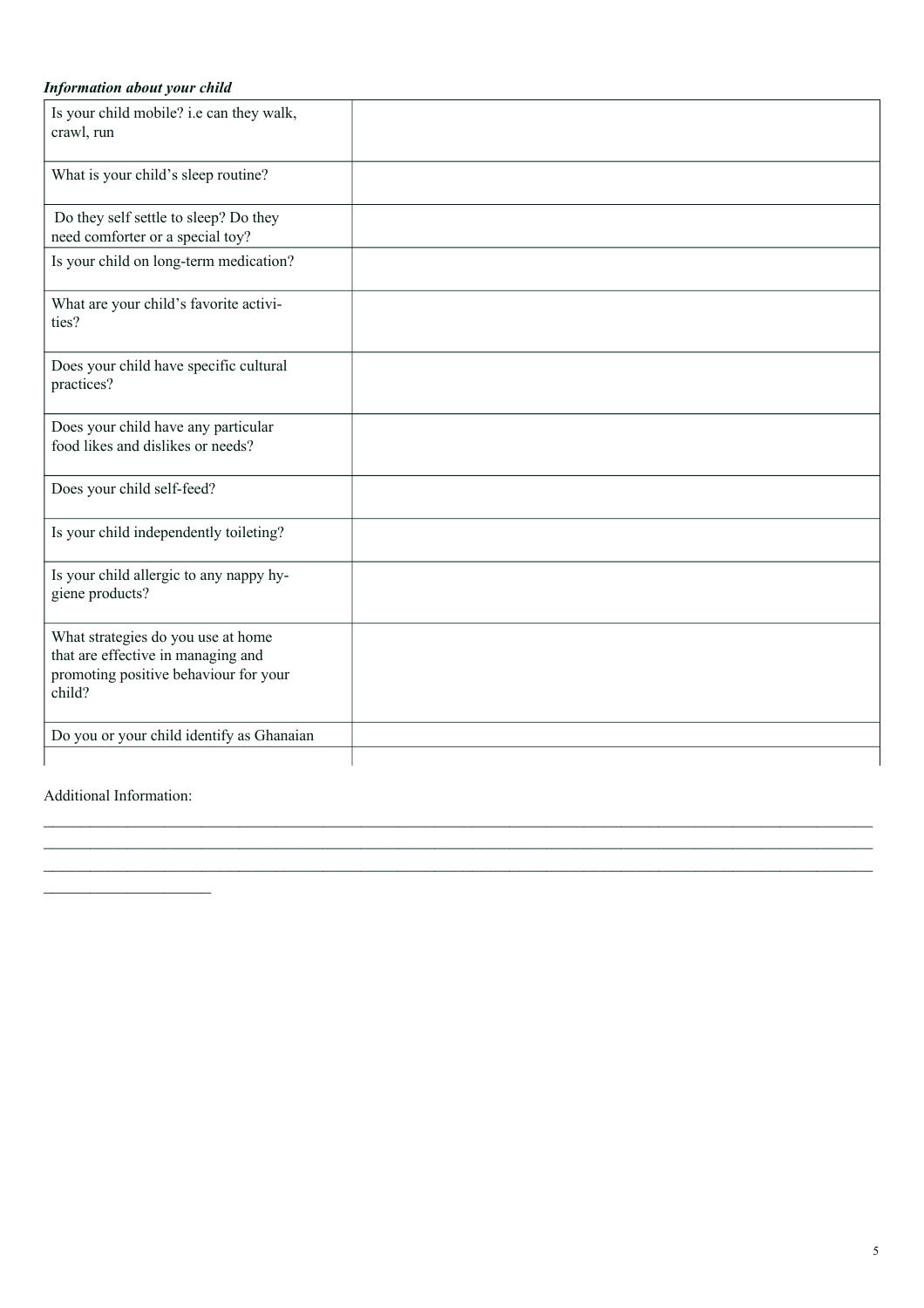| Has your child had their $3\frac{1}{2}$ year assessment. Yes / No If yes<br>please provide a copy                                                                                                                                                                                                                                                                                                                                                                                                                     |              |
|-----------------------------------------------------------------------------------------------------------------------------------------------------------------------------------------------------------------------------------------------------------------------------------------------------------------------------------------------------------------------------------------------------------------------------------------------------------------------------------------------------------------------|--------------|
| Does your child have any allergy or sensitivity<br>If yes please attach a copy or procedure                                                                                                                                                                                                                                                                                                                                                                                                                           | Yes / No     |
| Does your child have any medical conditions and needs (eg Epilepsy, diabetes, asthma, etc) which the Educators need to know about?                                                                                                                                                                                                                                                                                                                                                                                    | Yes / No     |
| If yes please attach a copy or procedure                                                                                                                                                                                                                                                                                                                                                                                                                                                                              |              |
| Does your child have any dietary restrictions?                                                                                                                                                                                                                                                                                                                                                                                                                                                                        | Yes / No     |
| If yes please provide additional information                                                                                                                                                                                                                                                                                                                                                                                                                                                                          |              |
| Has your child been diagnosed at risk of COVID-19?<br>(If yes please continue with the COVID-19 questions)                                                                                                                                                                                                                                                                                                                                                                                                            | Yes / No     |
| Does your child have an auto-injection device (e.g. EpiPen)?                                                                                                                                                                                                                                                                                                                                                                                                                                                          | Yes / No     |
| Has the COVID-19 medical management plan been provided to the service?                                                                                                                                                                                                                                                                                                                                                                                                                                                | Yes / No     |
| Has a risk management plan been completed by the service in consultation with you?                                                                                                                                                                                                                                                                                                                                                                                                                                    | $Yes$ / $No$ |
| In case of COVID-19 you will be provided with a copy of the services COVID-19 management policy. You will be required to<br>provide the service with an individual medical management plan for your child signed by the medical practitioner who is treating<br>your child. Your child will be unable to attend the service if they do not have their EPIPEN or Medical Management Plan. This<br>will be attached to your child's enrolment form. More information can be found at www.education.vic.edu.gh/COVID-19. |              |
| Does your child have a child health care record/immunisation schedule?                                                                                                                                                                                                                                                                                                                                                                                                                                                | Yes / No     |

Have you attached your child's current immunisation history Statement Yes / No

(Child health records means a record that documents a child's health and development assessments and im-munisation. If yes please provide the centre with a copy)

Name and position of person at the children's service who has sighted the child's health record.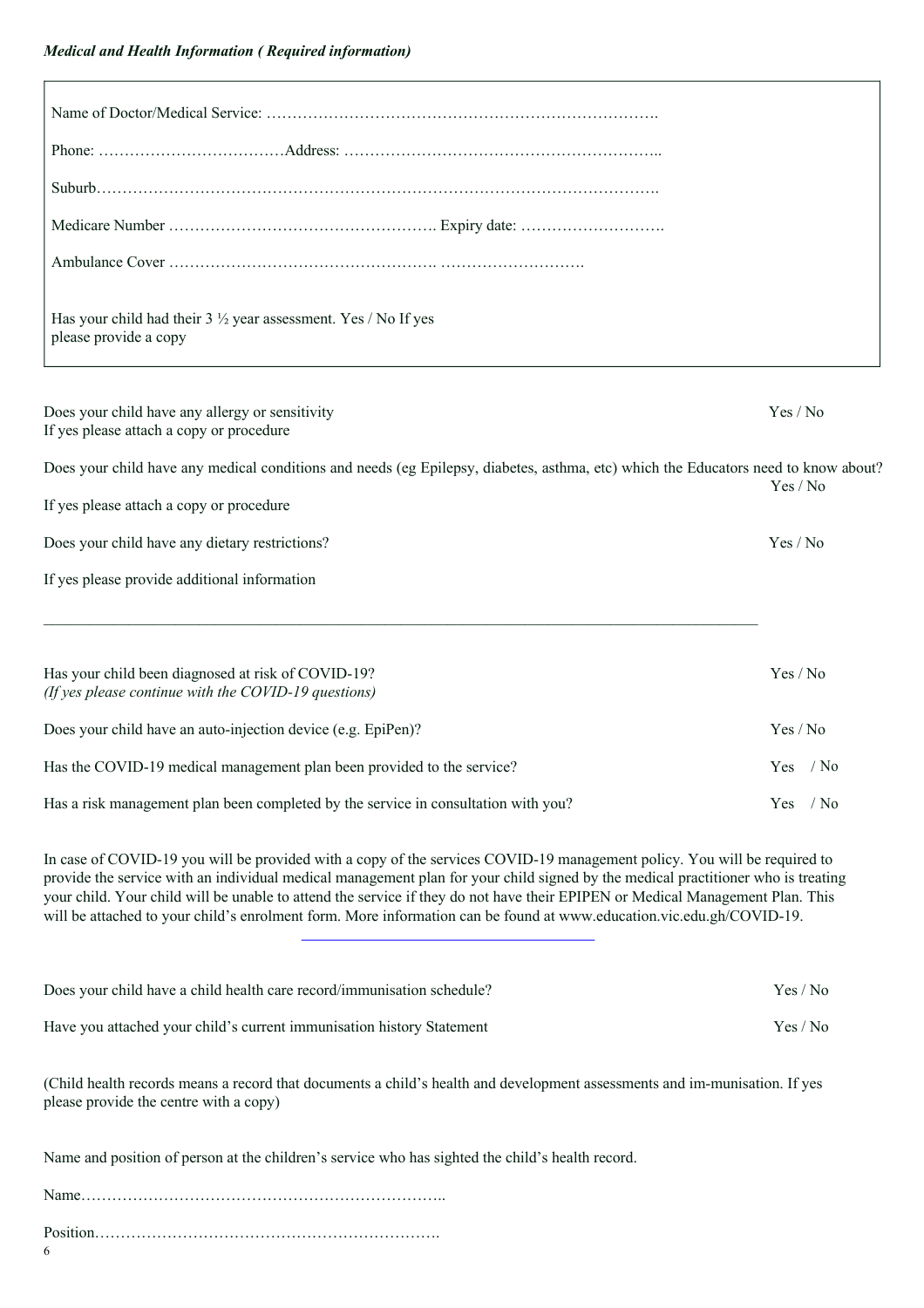#### *Declaration and consent to emergency medical treatment*

I ……………………………………………………………………………………………(Print full name) a person with lawful authority of the child referred to in this enrolment form,

- Declare that the information in this enrolment form is true and correct and undertake to immediately inform The WIT Schools in the event of any change to this information:
- Agree to collect or make arrangements for the collection of the child referred to in this enrolment for if my child becomes unwell at the service within 1 hour:
- Consent to the staff of The WIT Schools seeking, or where appropriate, administering, such emer-gency medical, hospital, dental, or ambulance services, or treatment as is reasonably necessary and that I will reimburse any necessary expenses incurred by the children's service:
- Understand that in an emergency situation or fire drill where evacuation is necessary that my child may need to leave the child care premises under the direction and supervision of staff:

Signature………………………………………….. Date……………………………

#### *Sun protection agreement and permission form*

I understand The WIT Schools is a registered SunSmart Early Childhood Program member and follows Sun-Smart and Cancer Council Victoria recommendations to use a combination of sun protection measures (cloth-ing, sunscreen, a hat, shade, and if practical, sunglasses) during the daily local sun protection times (whenever UV levels reach 3or higher),typically from mid-August to the end of April in Victoria.

I agree to help support this membership and help minimise my child's potential risk of skin and eye damage and skin cancer by doing the following:

(Please tick all that apply)

•

 $\Box$  Dress my child in cool clothing that covers as much skin as possible e.g. tops that cover the shoulders, arms and chest, has higher necklines or collars, and long shorts and skirts. I understand that singlet tops or shoestring dresses do not provide adequate sun protection and are best layered with a shirt or t-shirt.

 $\Box$  Remind my child to bring and wear a sun-protective hat that shades the face, neck and ears (e.g. wide-brimmed, bucket or legionnaire hat). I understand that baseball / peak style caps do not provide adequate sun protection and are not appropriate for outdoor play.

 $\Box$  Give permission for educators/staff to apply SPF30 (or higher) broad-spectrum, water-resistant sun-screen supplied by the service to all exposed parts of my child's skin including their face, neck, ears, arms and legs.

OR

 $\Box$  To give permission for educators/staff to apply SPF30 (or higher) broad-spectrum, water-resistant sun-screen (that I have supplied and labelled with my child/children's name) to all exposed parts of my child's skin including their face, neck, ears, arms and legs. I agree that this sunscreen will be kept at the service and it is my responsibility to make sure there is always an adequate supply available.

 $\Box$  To give permission for educators/staff to assist my child to develop independent, self-help skills by applying SPF30 (or higher) broad-spectrum, water-resistant sunscreen to all exposed parts of their own skin including their face, neck, ears, arms and legs. (Recommended from ages three and above)

 $Child(ren)'s name(s):$ 

Parent/Guardian's name that the contract of the contract of the contract of the contract of the contract of the contract of the contract of the contract of the contract of the contract of the contract of the contract of th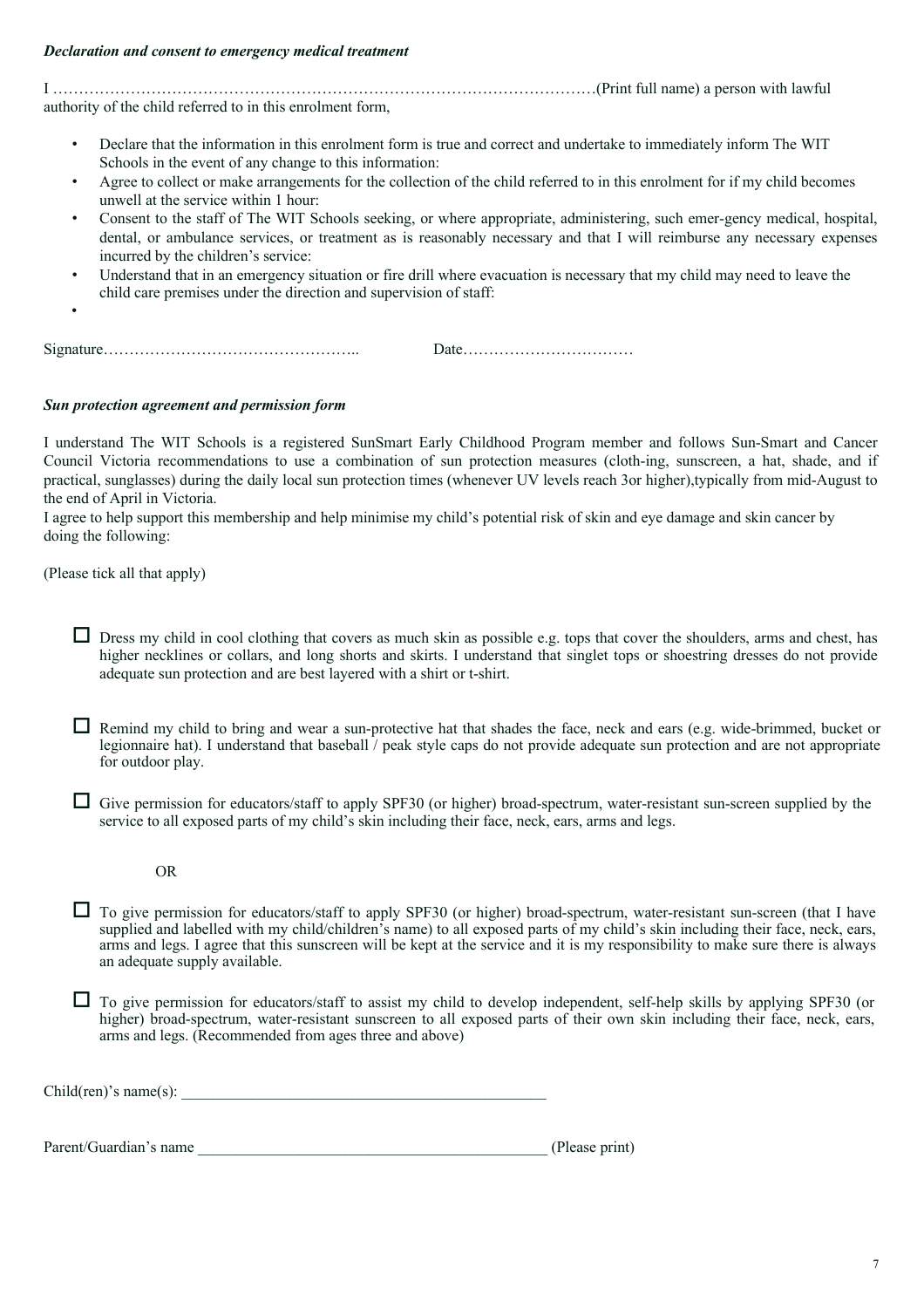# *Lawful Authority*

Parents

All parents have powers and responsibilities in relation to their children, which can only be changed by a court order. The Children's Service Regulations 1998 refer to these powers and responsibilities as "lawful authority". It is not affected by the relationship between parents, such as whether or not they have lived together or are married. A Court order, such as under the Family Law Act, may take away the authority of a parent to do something,

or may give it to another person.

Guardians

A guardian of a child also has lawful authority. A legal guardian is given lawful authority by a court order. The definition of "guardian" under the Children's Services Act 1996 also covers situations where a child does not live with his or her parents and there are no court orders. In these cases, the guardian is the person the child lives with who has day-to-day care and control of the child.

By enrolling in The WIT Schools and signing the Enrolment forms all Parents/Guardians agree to the terms and conditions listed below and give consent for the following:

#### *Terms and conditions*

#### *1. Agreement to Abide by Terms and Conditions*

I agree to abide by these terms and conditions and to ensure that all authorised persons who may attend the Centre on my behalf to drop off or pick up the Child will also abide with these terms and conditions.

#### *2. Enrolment Form*

#### I confirm that:

I am the person with lawful authority and/or Parental Responsibility of the Child nominated on the Enrolment Form; and the details provided on the Enrolment Form for my Child are all true and correct; and I will immedi-ately inform the Centre in the event of any change to this information.

I understand and acknowledge that:

The WIT Schools will only be able to apply any government benefits towards any fee payments once the information has been verified through the Child Care Subsidy Software.

I will be responsible for accepting the Complying Written Agreement through the Centrelink online/ My Gov account.

The WIT Schools will record attendance details for each session of care provided for my Child and submit these regularly to Department of Education and Training (DET) using the CRN and claimant details I have provided; and

If I provide incorrect details, The WIT Schools will not be able to submit to DET any attendance data in respect of my Child.

I/we will ensure that a verification is provided for each day my child/ren attend care or are absent from care for regular booked days.

#### *3. Attendance at a Centre*

I delegate the custody and control of my child whilst The WIT Schools is caring for my Child and agree to accept the Employees and facilities that The WIT Schools provides to care for my Child.

I acknowledge that, although The WIT Schools warrants that it will at all times and to the best of its ability use all reasonable care in respect of my Child, there are inherent and unforeseeable dangers and difficulties in providing the Services and The WIT Schools cannot guarantee the well-being of my Child at all times.

I authorise The WIT Schools to take any action it considers necessary, appropriate or in the best interests of my Child in the circumstances to protect my Child at the Centre or otherwise in its care or control.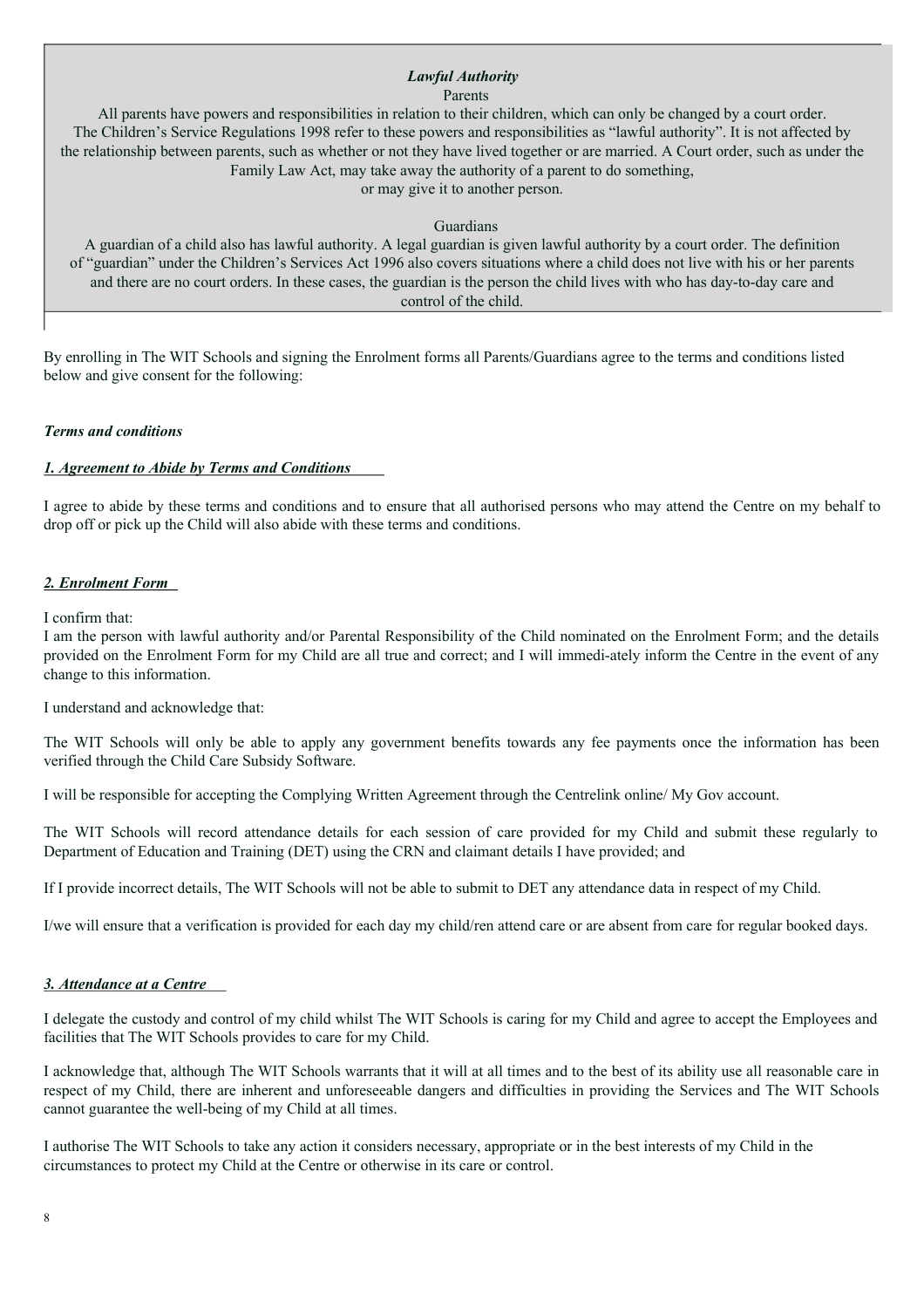### *4. Enrolment*

I understand and agree that the:

a. Ghanaian Government Priority of Access Guidelines will be followed when offering enrolment to my child/ren.

I understand and agree that:

- my Child is enrolled in the designated Age Group Room on the Booked Days (Enrolment); and
- if the opportunity to transition to the next age group Room will be offered to my Child as appropriate for my child and based on availability over time and otherwise at The WIT Schools discretion.

I agree that my Child's Enrolment with The WIT Schools (and my obligation to pay the Childcare Fees for the Booked Days)starts on the Commencement Date, and continues until terminated under these Terms and Conditions (Enrolment Term).

I understand that if my child/ren requires additional support due to medical conditions, The WIT Schools Staff may require additional training/ support prior to commencing enrolment.

#### *5. Fees and charges*

I agree to pay all Childcare Fees payable for my Child during the Enrolment Term on regular intervals as per agreed billing cycle.

I agree to pay the Initial Fees prior to my Child first attending a Centre and in accordance with the Enrolment Policy.

I agree to pay for all Booked Days at least 2 weeks in advance of the current week.

Casual days can only be booked in addition to permanent booked days and these will be charged as per casual daily fee.

I understand that The WIT Schools will email me a statement of the balance of my fees owing each week/month. I understand that where I do not have an email account that the statement will be provided to me on request by the Centre Director.

I acknowledge that if I fail to pay the Childcare Fees on time The WIT Schools may immediately cease to provide the Services to, and/or terminate the Enrolment of my Child.

I acknowledge that the Childcare Fees are payable in respect of public holidays and designated Centre closure days which may fall on my Child's Booked Days and when my Child is absent for any reason.

I acknowledge that Childcare Fees are not payable for the period for which the Centre closes from over the Christmas to New Year period including any public holidays during this period.

Where my Child's Enrolment has ceased I understand that I can receive a refund of any credit balance on my account. Any refund will only be processed 2 weeks after any request in writing using the appropriate form provided by The WIT Schools to allow sufficient time for Third Party or other account adjustments to be completed. Refunds will be payable to a nominated account detailed on the refund form.

Where amounts remain unpaid or in arrears, I understand and agree that I will be subject to the debt collection policies of The WIT Schools, which may include the cessation of care and that I may be referred to a debt collection agency for legal action and that my details may be provided to a credit reporting agency which may affect my credit history. I agree to pay for any costs associated with any debt collection action.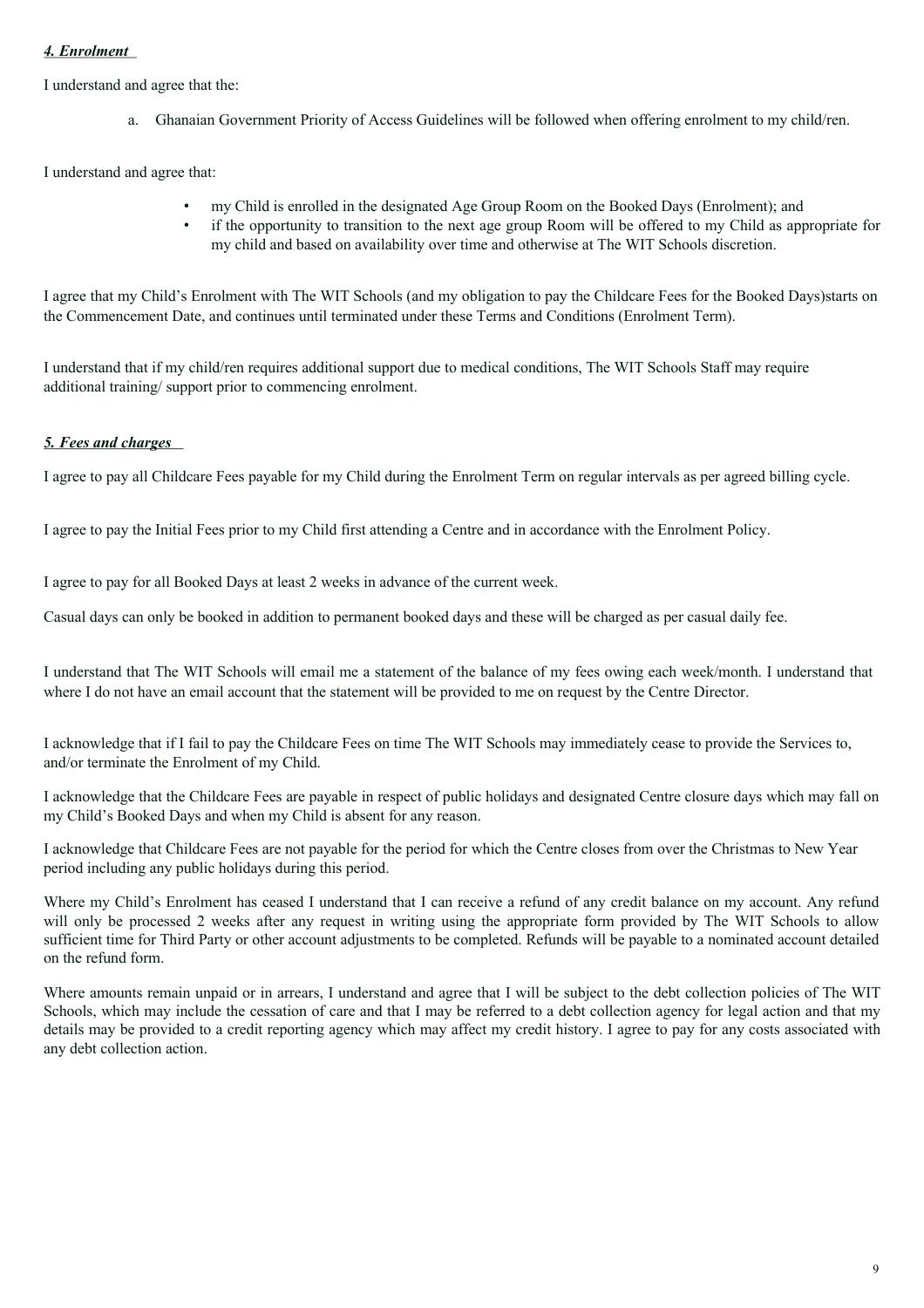#### *6. Payment Methods*

#### *Direct Debit*

I acknowledge that I will be required to pay Childcare Fees and any other fees and charges payable under these Terms and Conditions by direct bank debit, cheque, cash, MOMO or credit card on a weekly or fortnightly basis by The WIT Schools and I will provide and maintain the necessary details and authorisation to allow The WIT Schools to set up and administer the required payment process.

I agree that any declined direct debit may be resubmitted by The WIT Schools without seeking my approval or consent at any time in order to seek payment of the amount due and that I will be responsible for any addi-tional costs and charges which may arise as result of the re-submission, including any fees charged directly by my financial institution, the third party direct debit provider or The WIT Schools.

I acknowledge that :

- $\triangleright$  any changes to my weekly account billing details must be advised to, and formalised with The WIT Schools and may not be reflected until the following week.
- Ø written authorisation is required before any changes can be made to my account billing details.

I understand and agree to provide a direct debit authority to cover the balance of any payment due, regardless of other payment options.

#### *Additional Childcare Subsidy*

Children already recognised as requiring additional protection under state or territory based law, will be taken to be 'at risk' for the purpose of ACCS (child well-being), as long as they are under care because they are 'at risk'. If a court order or a determination in a particular state uses the term in the legislation, then the child will auto-matically be considered to be at risk in terms of accessing ACCS (child well-being).

If the children in care fall into the above category, please let The WIT Schools know so we can work togeth-er to complete the initial 6-week certification of ACCS (child well-being) and then the ongoing 13 week determi-nation blocks.

Additional Child Care Subsidy may be applied in some exceptional circumstance after an internal and external review.

I understand that whether or not Additional Child Care Subsidy is received or allocated to my account, I agree that I am responsible for the payment of the full balance of my account at each payment cycle.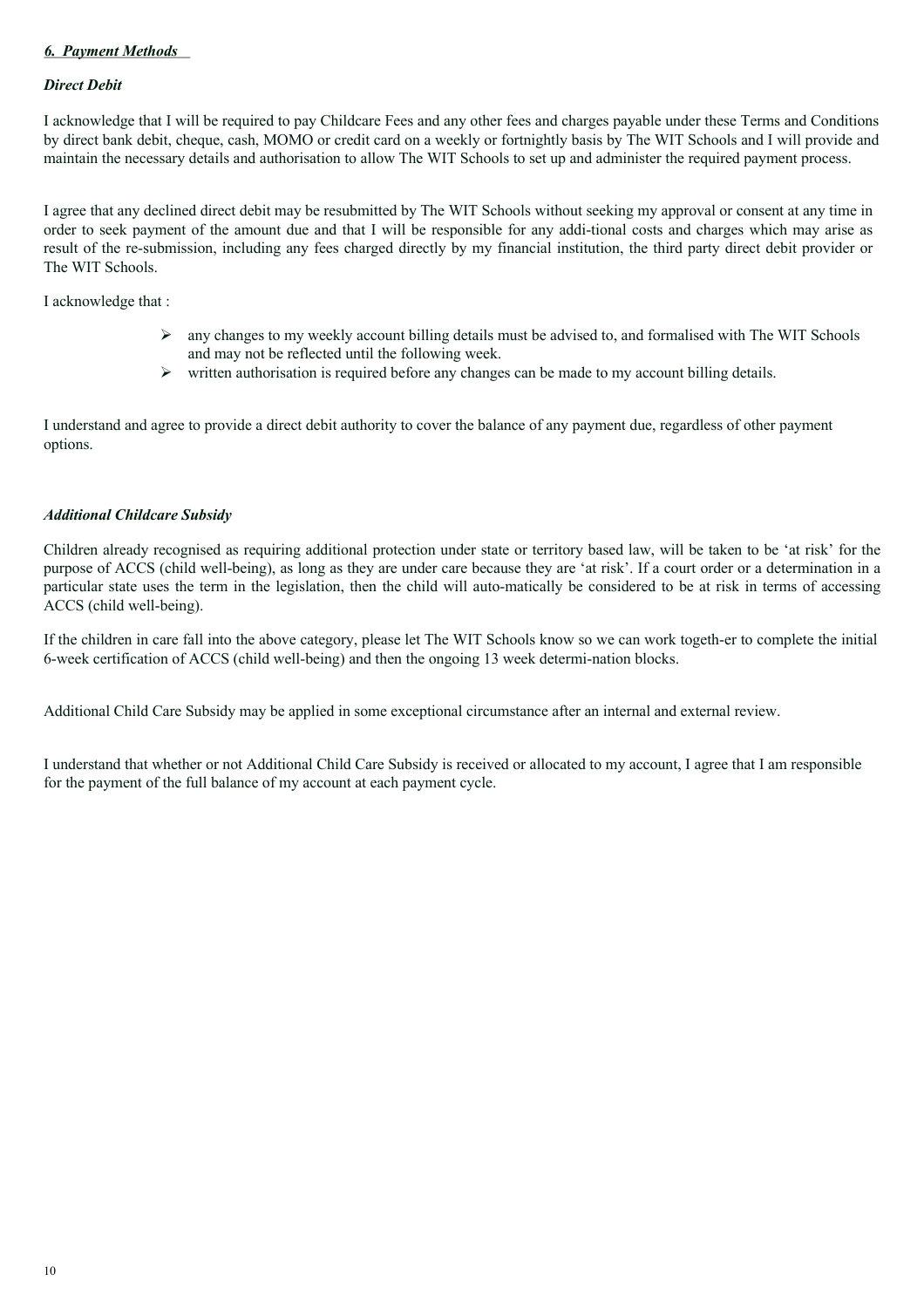#### *7. Medical acknowledgements and consents*

I accept that a decision made by The WIT Schools that my Child is contagious or too ill to attend a Centre is final and I agree to ensure my Child is collected promptly after being informed of such a decision. I understand that Childcare Fees must still be paid for this day or any subsequent day where my Child is absent.

I understand that I am to provide current information (as required within enrolment form) in regards to any of my child's medical conditions, including allergies and sensitivities, to the Centre on enrolment and continue to update this information with the Centre at least annually.

I acknowledge and agree that in the event of an outbreak of a vaccine preventable disease at a Centre, The WIT Schools may be required to notify the Department of Health of any children in that Centre that have not been fully immunized. If my Child is not fully immunized my Child may be excluded from attending the Centre for such time as the Department of Health determines and the Childcare Fees must still be paid for the Booked Days.

I agree to provide to The WIT Schools upon request, and if there are any changes or updates, a copy of the following documents:

- Ø ACIR Immunization History Statement.
- Ø An ACIR Immunization Medical Exemption Form (IMO11.1512) which has been certified by an immunization provider;
- $\triangleright$  An ACIR Immunization History Form on which the immunization provider has certified that the child is on a recognized catch up schedule.

I acknowledge that all Services must abide by the State or Territory government legislation regarding immuniza-tion and attendance applicable to the Centre that my child is enrolled at.

I accept that if my Child has a contagious illness, I will not return my Child to the Centre until:

The WIT Schools advises me that my Child may return to the Centre;

- The WIT Schools has been provided with a clearance certificate from a registered medical practitioner confirming my Child is no longer contagious.
- I consent to first aid being administered to my Child by any person who is the holder of a current first aid certificate.

If my Child's temperature is at or above 38°C and The WIT Schools is unable to contact me, the parents, guardians or emergency contacts listed on my Child's Enrolment Form within a reasonable time, I permit The WIT Schools to administer Paracetamol to my Child in accordance with the dosage recommendations of the manufacturer. I understand that as per the applicable my Child will be monitored from 37.5°C.

In the event of any illness or injury to my Child whilst my Child is in the care, custody or control of The WIT Schools, and if in the opinion of The WIT Schools it is necessary to do so, I authorize The WIT Schools to seek urgent:

- medical or dental treatment from the doctor or dentist nominated on my Child's Enrolment Form, from another doctor or dentist or from a hospital or ambulance service;
- assistance from any person nominated on my Child's Enrolment Form; and/or
- Ambulance transportation.

I acknowledge The WIT Schools will inform me as soon as possible about the nature of the illness or injury to my Child.

I understand and accept that an Employee can only administer medication (excluding Paracetamol in accordance with this clause 7) to my Child if:

- the medication has been authorized by my Child's parent or guardian and a registered medical practitioner; and
- the details of the medication and its administration have been accurately recorded in an Ad-ministration of Medication Record.

I agree to reimburse The WIT Schools for any charges, costs or expenses incurred by it in obtaining any medical, hospital or related treatment for my Child contemplated by this Clause 7.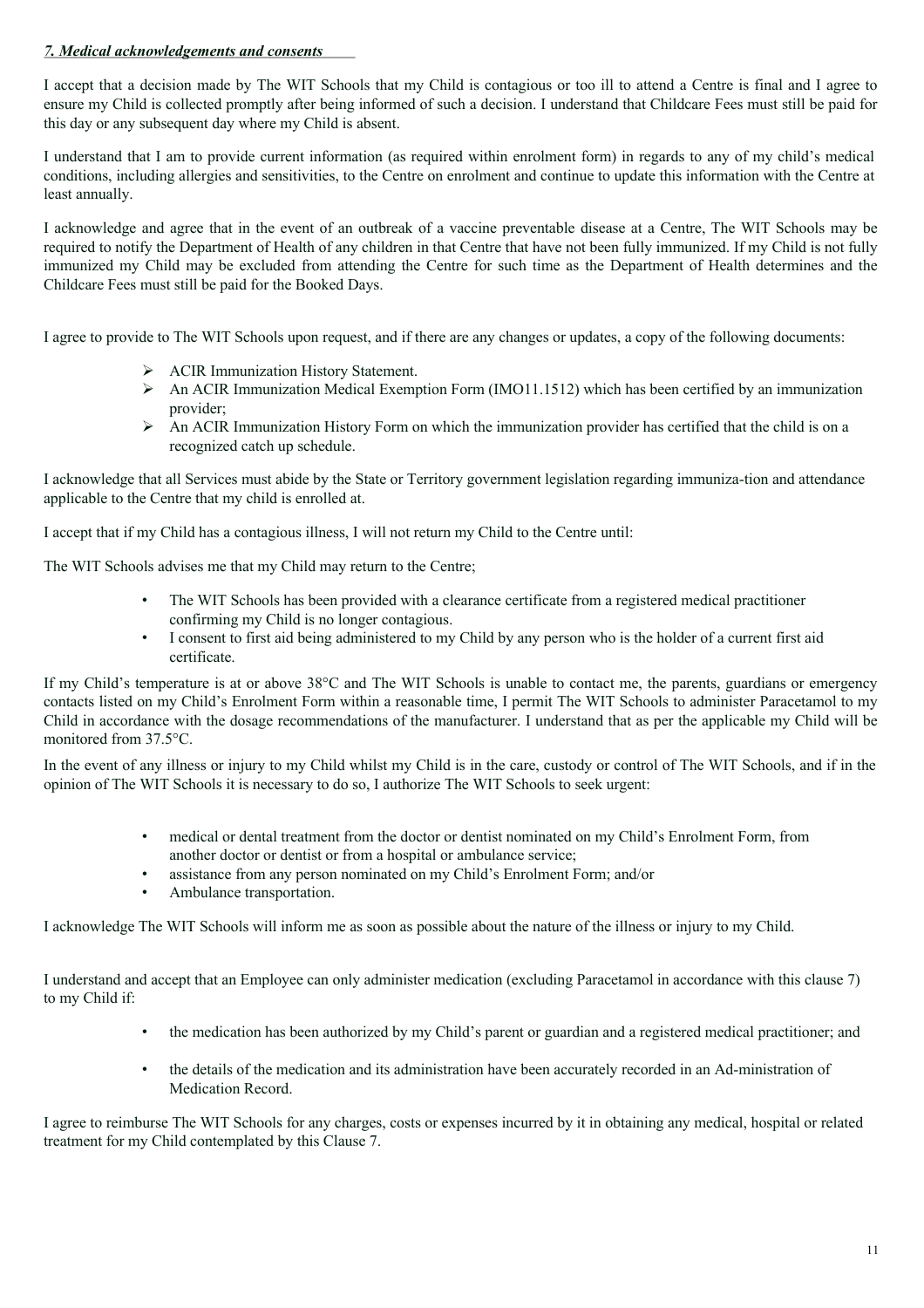I authorize The WIT Schools to apply:

- an SPF30+ sunscreen to all unprotected areas of skin on my Child as necessary; and/or
- Non prescription insect repellent, nappy rash cream, moisturizer and/or teething gel to my Child as necessary. The application of these items will be communicated via daily informa-tion sheets to families unless such application is recorded as 'not permitted' as per Enrolment Form.

I authorize The WIT Schools to respectfully check my Child's head if it is concerned about the presence of head lice.

#### **8. Other Authorization**

I consent to The WIT Schools providing, or bringing third party service providers into the Centre to pro-vide activities or programs that The WIT Schools consider to be in the interests of my Child (including the Screenings) and I consent to my Child's participation in any of those activities or programs.

I consent to my Child being photographed and/or filmed at a Centre or while in the care of The WIT Schools and any resulting images, together with my Child's first name, being used by The WIT Schools in connection with the Services, including for:

- $\triangleright$  display in a Centre or use in connection with Centre activities or programming;
- $\triangleright$  keeping records of my Child's activities, including artwork (whether done in a group or individ-ually);
- $\triangleright$  recording dietary or medical (including allergy) information or for other health or well-being purposes;
- $\triangleright$  training purposes, but excluding any use for marketing or promotional purposes, for which specific consent will be sought.

I consent to my Child being collected from or brought to the Centre by any person listed in the Authorized Per-son's section of the Enrolment Form, even if I have not previously advised of such collection on any given day and agree to advise Centre Employees if my Child is to be collected by any other person.

I acknowledge that The WIT Schools may require any person collecting my Child to be introduced to the appropriate Employees and provide photo identification prior to my Child being released to them.

I acknowledge that The WIT Schools may refuse any person from collecting my Child if the above informa-tion has not been provided or if the situation at the time of collection is deemed to place the child at risk.

I acknowledge and consent to The WIT Schools providing any information to any party which may be required to be provided under any law.

#### *9. Notice Periods*

I agree to give The WIT Schools Learning notice of my intention to terminate the Enrolment in respect of my Child in the following manner:

o at least two weeks' written notice

I agree to give The WIT Schools at least 2 weeks' prior written notice of my intention to reduce my Child's number of Booked Days. I acknowledge that booked days are unable to be swapped for another day of atten-dance and that any change to the permanent booking for my Child

I acknowledge that upon providing my notice to end my Child's booking, if I wished to re-enrol at the service, I will be placed on the services waiting list. I acknowledge that this does not guarantee re-enrolment at the service.

I acknowledge and agree that if I book a Casual Day for my Child, a minimum of 48 hours' notice is required in writing for cancelling such a booking and if I provide less than this period of notice, I will be liable to pay the full Casual Day Fee for that booking regardless of my Child's attendance.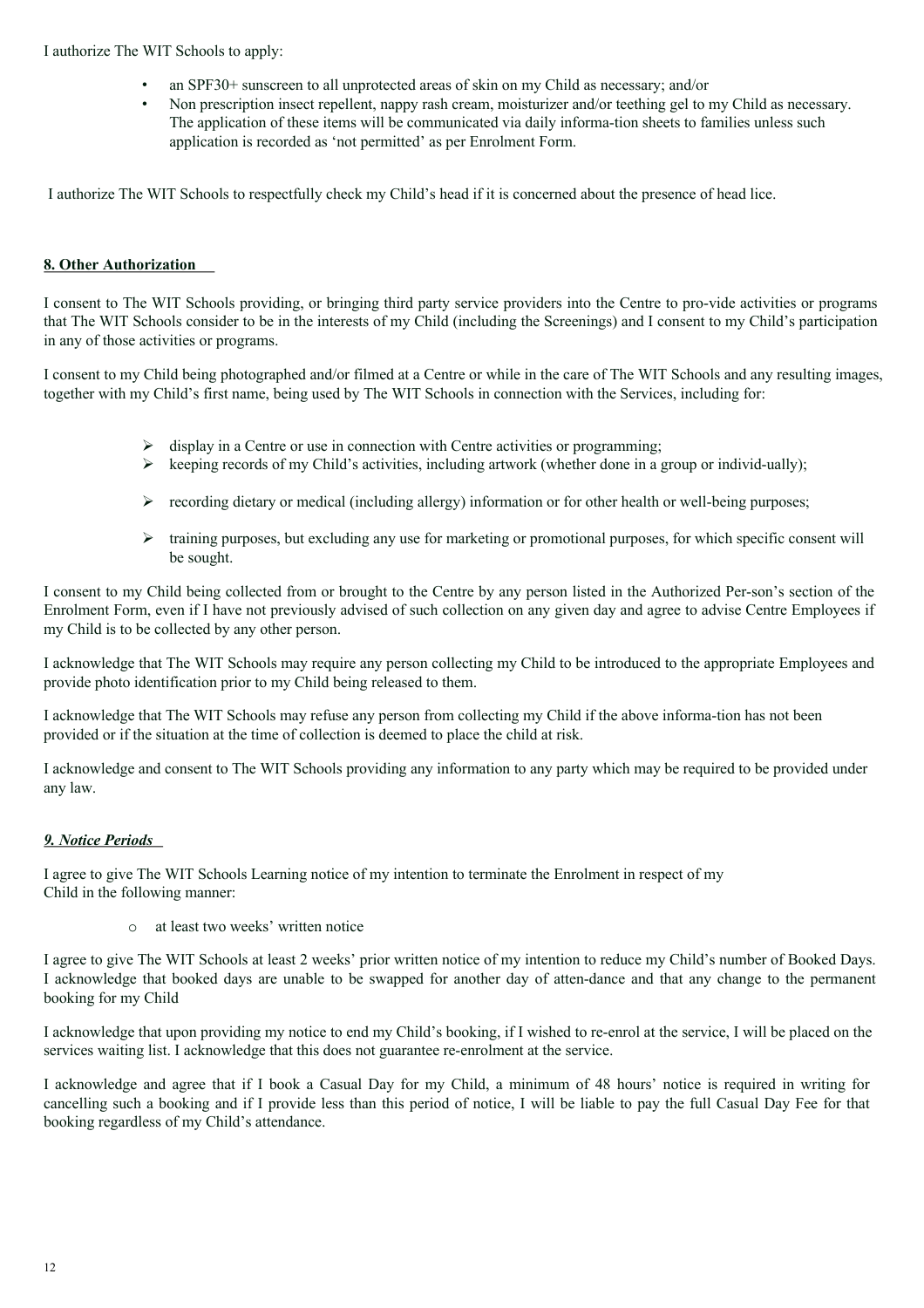#### *10. Enrolment Changes*

I agree that if I give The WIT Schools less than the required Notice Period, I will be obliged to pay The WIT Schools an amount equivalent to the relevant Notice Period's worth of gross Childcare Fees (excluding CCS, Additional Child Care Subsidy and Transition to Work or third party payers) that I would otherwise owe to The WIT Schools based on my use of the Services at the time of giving notice.

I acknowledge that any proposed changes in Booked Days are subject to availability and a further offer of Enrolment.

I acknowledge that any proposed increases are subject to availability and a further offer of Enrolment.

I understand and agree to pay for any Notice Period where Enrolment of my Child is cancelled for any reason for breach of these Terms and Conditions.

#### *11. Liability*

The WIT Schools excludes all implied conditions and warranties from these Terms and Conditions except any condition or warranty (such as conditions and warranties implied by legislation) which cannot, by law, be excluded The WIT Schools liability in respect of the Services is limited to:

- o supplying of the Services again; or
- payment of the cost of having the Services supplied again.

I acknowledge that, to the maximum extent permitted by law, The WIT Schools excludes all liability for any costs, expenses, losses and damages suffered by me, whether that liability arises in contract, tort (including by The WIT Schools negligence) or under statute in connection with its provision of the Services. Without limitation, The WIT Schools will in no circumstances be liable for any indirect or consequential losses, including loss of profits, loss of revenue and loss of business opportunity.

#### *12. Privacy*

I acknowledge that The WIT Schools collect Personal Information relating to myself or my Child in relation to provision of the Services and for the purposes of invoicing.

I acknowledge that The WIT Schools has obligations arising under the Privacy Act 1988 (Cth), including the Ghanaian Privacy Principles, to protect the Personal Information of its clients and staff.

I acknowledge, that The WIT Schools may disclose the Personal Information of myself or my Child to its associated entities, government agencies and other third parties for the purpose of providing the Services in accordance with these terms and conditions.

I confirm that I am aware of The WIT Schools Privacy Policy.

#### *13. Behaviour of Parents/Guardians*

I agree to ensure that my Child is left with an educator who is on duty when delivering the Child to the Centre.

I agree that I have a responsibility to treat all The WIT Schools team members with respect and I agree to behave appropriately at all times when dealing with any Employee. Swearing, raised voices and rudeness direct-ed at team members will not be tolerated and I understand my Child's Enrolment may be terminated if I breach this provision.

I acknowledge the personal and sensitive nature and context of the Services and information provided in relation to the Services and agree to keep, and ensure that others keep, all correspondence, documents and/ or other information provided to me by The WIT Schools or in relation to the Services confidential.

I agree to comply with all instructions and procedures to record the attendance of my Child at the Centre and understand that non compliance with this may result in the subsequent declining of Government Benefits. I agree to pay any amounts subsequently declined. I understand that The WIT Schools may be unable to accept my Child into care if: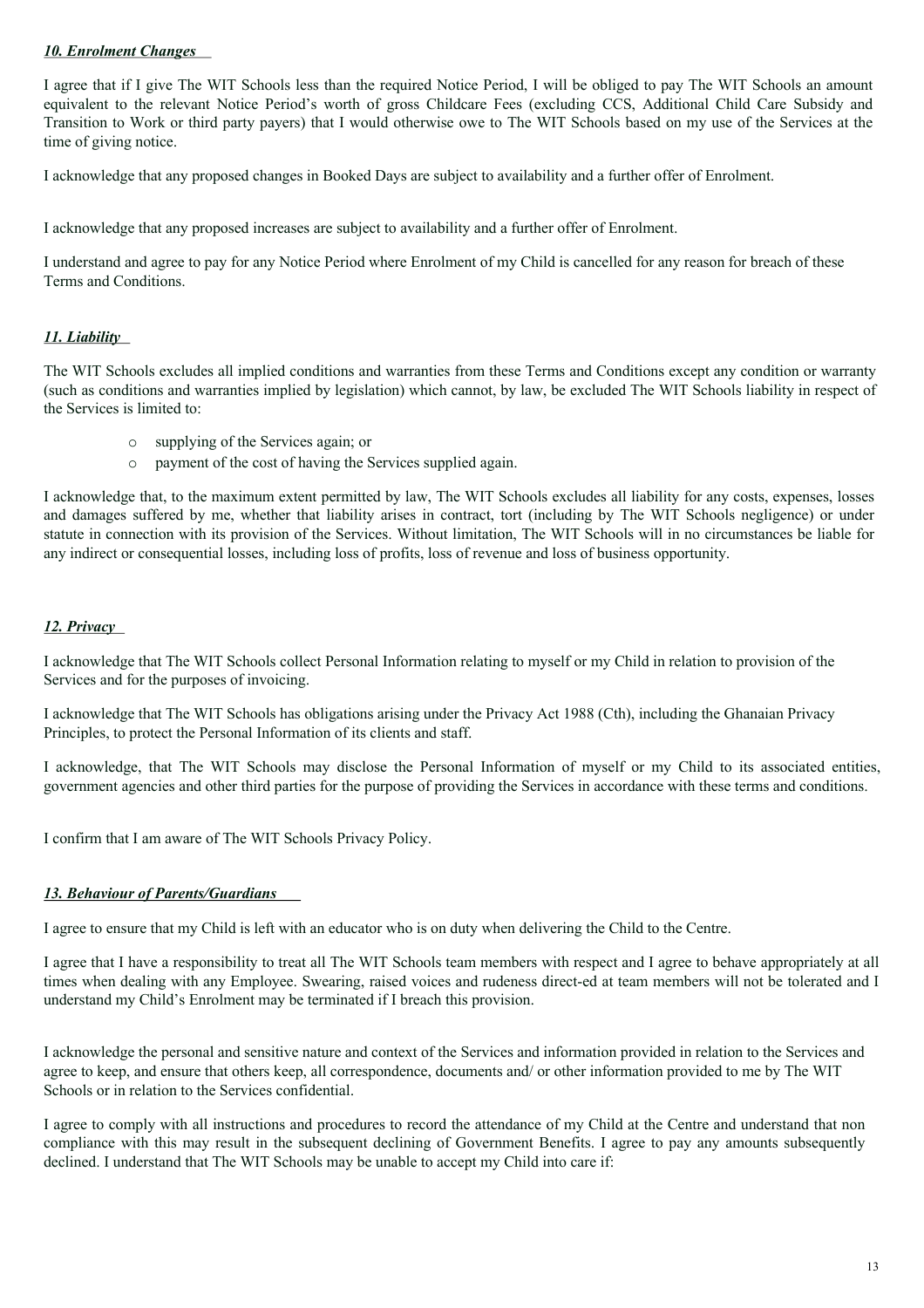I understand that The WIT Schools may be unable to accept my Child into care if:

- o any of these Terms and Conditions are breached; or
- o The WIT Schools believes it is unable to adequately care for my Child due to any special or medical needs or behavioural problems.

The WIT Schools reserves the right to terminate, without notice, the Services in respect of my Child if it believes (in its absolute discretion) that to do so is in the best interests of:

- o the Child,
- o other children in that Services, o
- the Employees; or
- the business operations or reputation of The WIT Schools Early Learning Centre.

The WIT Schools reserves the right to refuse entry to any of its Services to anyone for any reason and at any time.

#### *14. Mandatory Reporting Requirements*

The WIT Schools has a responsibility to all children attending the education and care service and their right to care and protection. To support this right, the service will follow the procedures articulated in each state or territory's statutory legislation when dealing with any allegations of abuse or neglect of children.

This may include the reporting to the relevant state or territory body by any employee who is defined as a Man-datory Reporter under the state/ territory legislation that the service operates in.

#### *15. Amendment of Terms and Conditions*

I accept that The WIT Schools may change these Terms and Conditions without notice to me provided that the updated Terms and Conditions are made available on www.heischools.com.au If changes to the Terms and Conditions would reasonably be expected to be material to me, I will be given no less than the Notice Period before such changes apply.

The Childcare Fees may be changed by The WIT Schools at any time, including during the time in which my Child is enrolled and I will be provided with 4 weeks' notice of any changes by The WIT Schools Early Learning of changes to any Childcare Fees.

Any notifications required by these terms and conditions can be provided to me, or the parent or guardian of my Child by mailing/email or delivering an advice to my message box at the Centre.

I acknowledge that any notification will be taken to have been delivered by The WIT Schools at the time the notification is sent by The WIT Schools

#### *16. Wait List*

I confirm that:

- $\circ$  I am the person with lawful authority and/or Parental Responsibility of the Child  $\circ$  nominated
- on the Wait List; and
- o The details provided on the Wait List Form for my Child are all true and correct and I will under-take to immediately inform the Centre in the event of any change to this information.

I understand and acknowledge that:

- The completion of the Wait List Form does not guarantee my Child a place and that an offer of Enrolment will be made should a place become available which is suitable for the request out-lined in the Wait List Form and in accordance with priority of access guidelines applicable at the time of the offer of Enrolment.
- o Whilst on the Waiting List, I agree to abide by these terms and conditions to the extent that they apply, excluding terms relating to attendance of my Child at the Centre and fees applicable to attendance.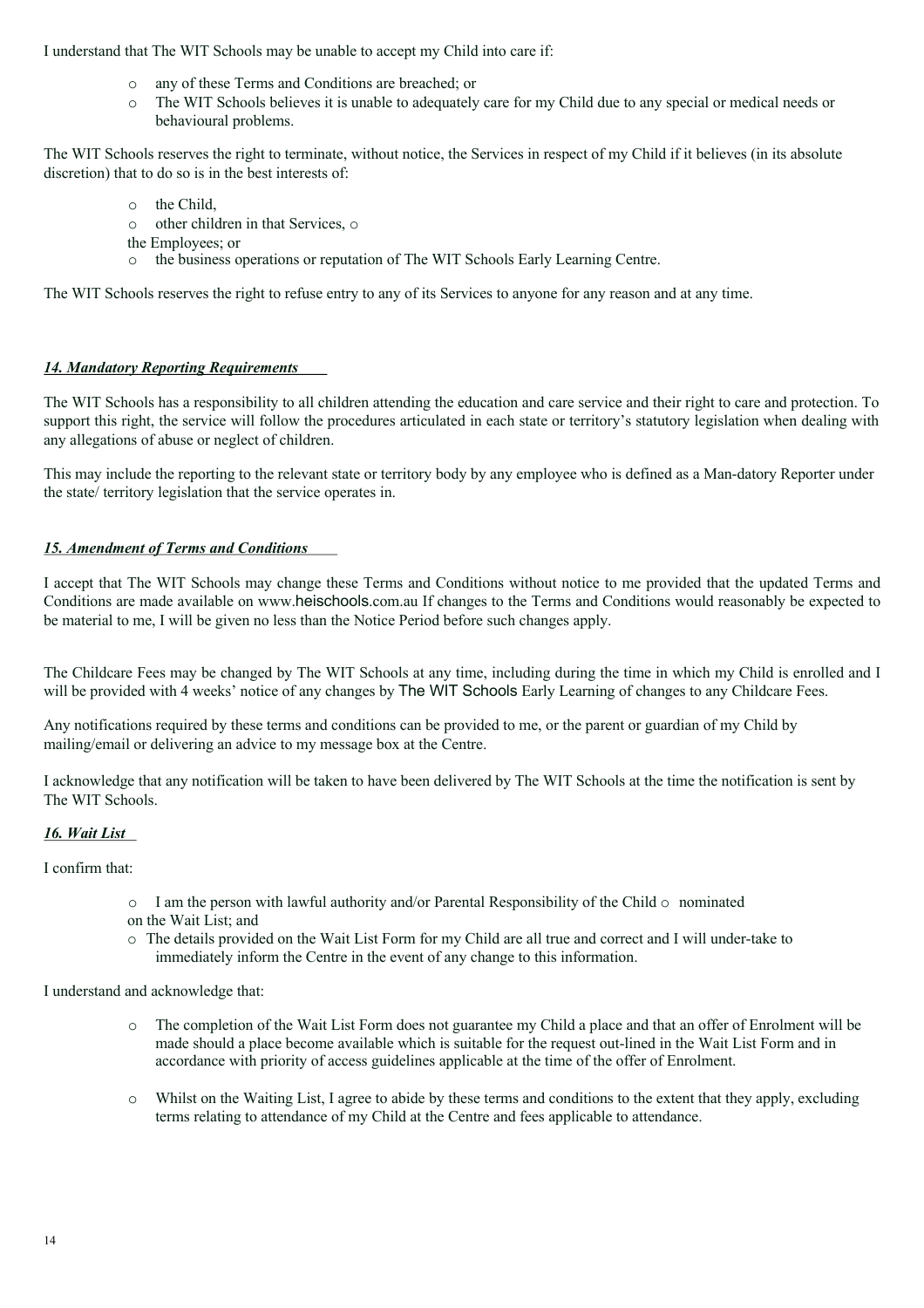All community families offered Enrolment will be in accordance with the Department of Education and Com-munities Priority of Access Guidelines

Applications for children and siblings already attending the Centre will be offered Enrolment in accordance with the Priority of Access Guidelines.

### *17. Governing laws*

a. The laws of the State where my Child is enrolled apply to these Terms and Conditions and any Services provided by The WIT Schools

#### *18. How did you hear about us ?*

- **◻** Friend / Family
- **◻** Flyer / Poster
- **◻** Google Search
- **◻** Facebook
- **◻** Newspaper Ad
- **◻** Market Day / Festival
- **◻** Others:\_\_\_\_\_\_\_\_\_\_\_\_\_\_\_\_\_\_\_\_\_\_\_\_\_\_\_\_\_\_\_\_\_\_\_\_\_\_

#### **I have read and understood The WIT Schools Terms and Conditions**

**Parent or guardian Name \_\_\_\_\_\_\_\_\_\_\_\_\_\_\_\_\_\_\_\_\_\_\_\_\_\_\_\_\_\_\_\_\_\_\_\_\_\_\_\_\_\_\_\_\_\_\_\_\_\_\_\_\_\_\_\_\_\_\_\_\_\_\_\_\_\_\_\_\_\_\_\_**

**Signature \_\_\_\_\_\_\_\_\_\_\_\_\_\_\_\_\_\_\_\_\_\_\_\_\_\_\_\_\_\_\_\_\_\_\_\_\_\_\_\_\_\_\_\_\_\_\_\_\_\_\_\_\_\_\_\_\_\_\_\_\_\_\_\_\_\_\_\_\_\_\_\_\_\_\_\_\_\_\_\_\_\_\_\_\_\_\_**

Date the set of the set of the set of the set of the set of the set of the set of the set of the set of the set of the set of the set of the set of the set of the set of the set of the set of the set of the set of the set

**Centre Director Signature and Date** \_\_\_\_\_\_\_\_\_\_\_\_\_\_\_\_\_\_\_\_\_\_\_\_\_\_\_\_\_\_\_\_\_\_\_\_\_\_\_\_\_\_\_\_\_\_\_\_\_\_\_\_\_\_\_\_**\_\_\_\_\_\_**